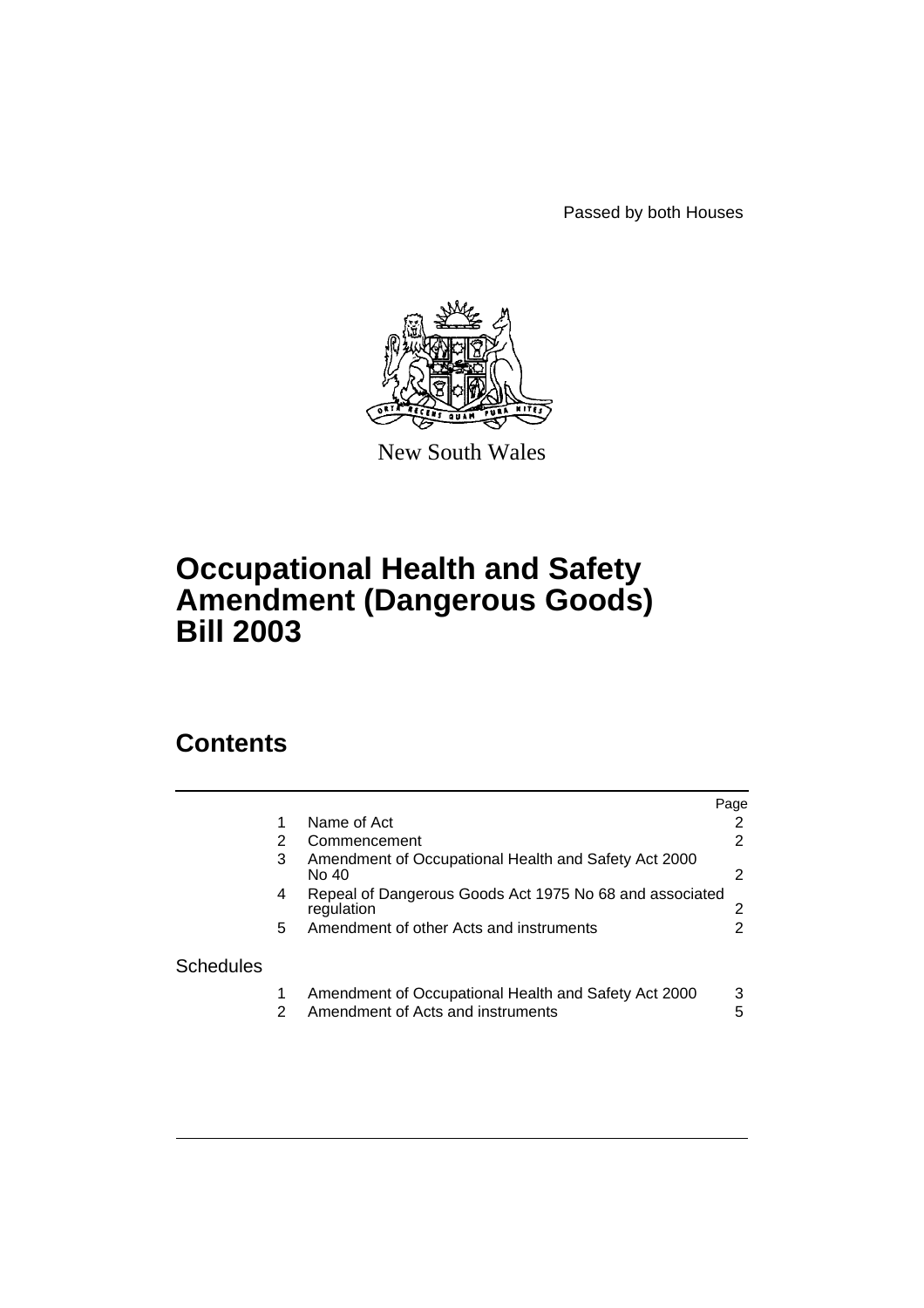*I certify that this PUBLIC BILL, which originated in the LEGISLATIVE ASSEMBLY, has finally passed the LEGISLATIVE COUNCIL and the LEGISLATIVE ASSEMBLY of NEW SOUTH WALES.*

> *Clerk of the Legislative Assembly. Legislative Assembly, Sydney, , 2003*



New South Wales

# **Occupational Health and Safety Amendment (Dangerous Goods) Bill 2003**

Act No , 2003

An Act to amend the *Occupational Health and Safety Act 2000* with respect to dangerous goods; to repeal the *Dangerous Goods Act 1975*; and for other purposes.

See also Explosives Act 2003.

*I have examined this Bill, and find it to correspond in all respects with the Bill as finally passed by both Houses.*

*Chairman of Committees of the Legislative Assembly.*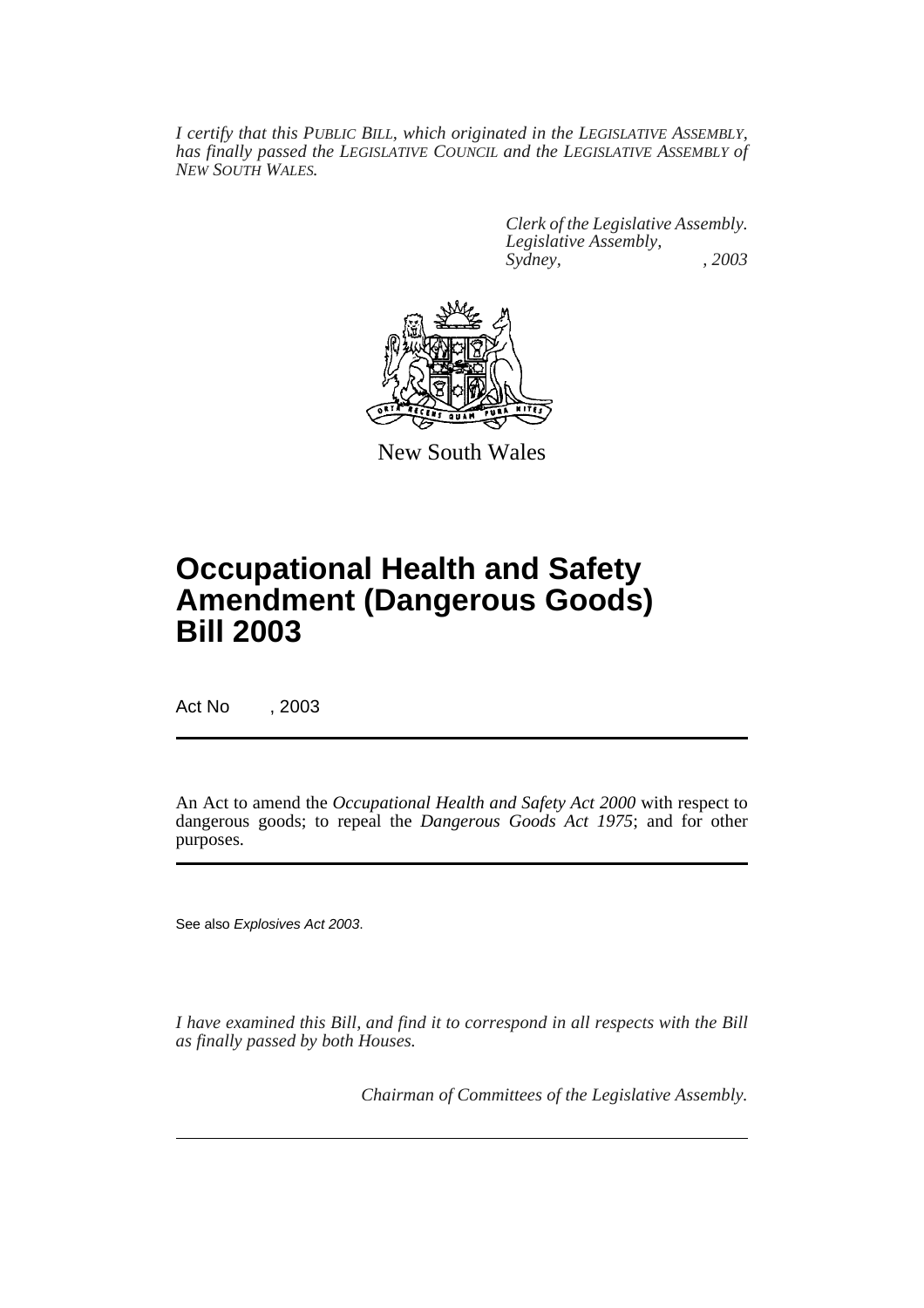### <span id="page-2-0"></span>**The Legislature of New South Wales enacts:**

### **1 Name of Act**

This Act is the *Occupational Health and Safety Amendment (Dangerous Goods) Act 2003*.

### <span id="page-2-1"></span>**2 Commencement**

This Act commences on a day or days to be appointed by proclamation.

### <span id="page-2-2"></span>**3 Amendment of Occupational Health and Safety Act 2000 No 40**

The *Occupational Health and Safety Act 2000* is amended as set out in Schedule 1.

#### <span id="page-2-3"></span>**4 Repeal of Dangerous Goods Act 1975 No 68 and associated regulation**

The *Dangerous Goods Act 1975* and the *Dangerous Goods (General) Regulation 1999* are repealed.

### <span id="page-2-4"></span>**5 Amendment of other Acts and instruments**

The Acts and instruments specified in Schedule 2 are amended as set out in that Schedule.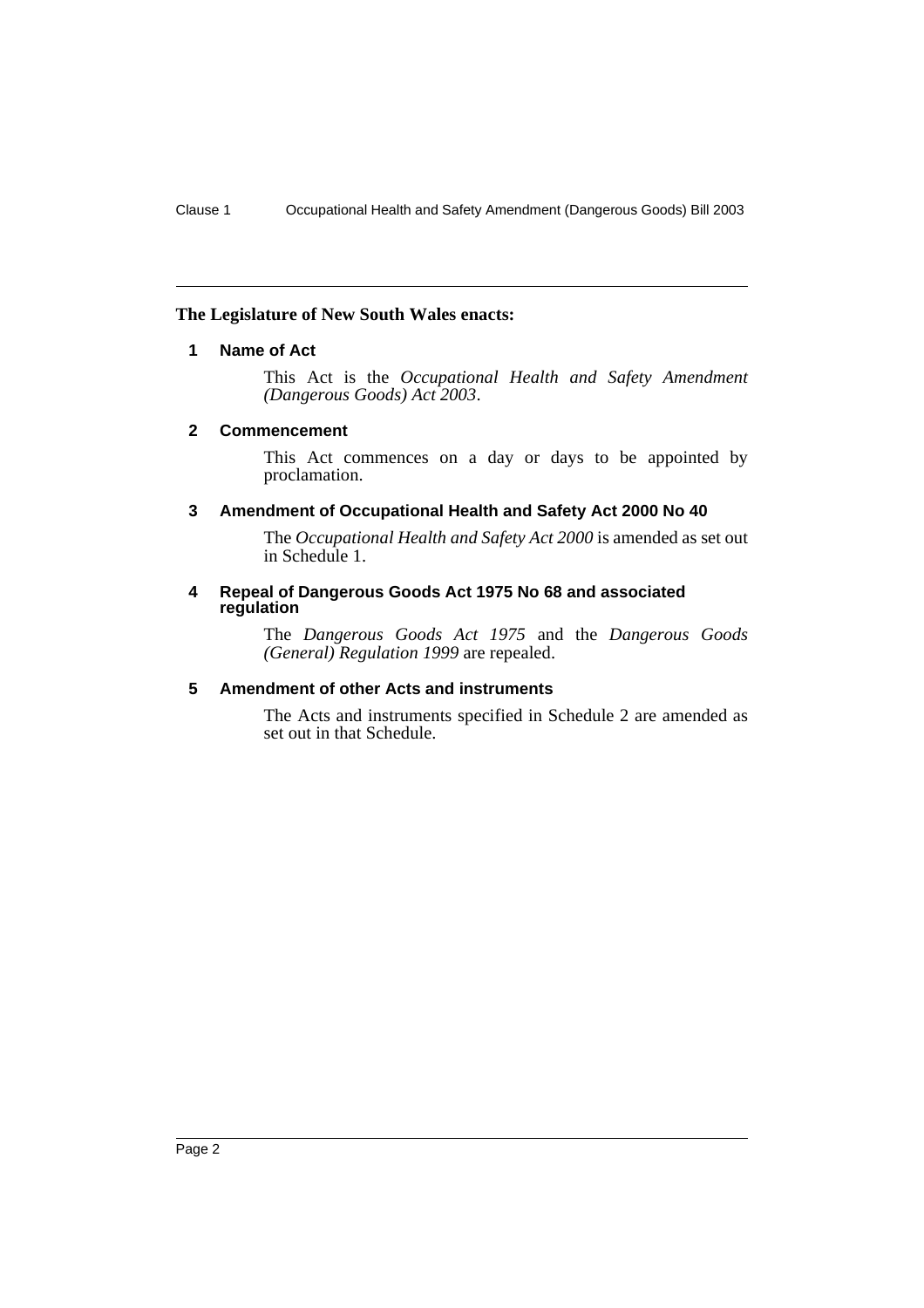Amendment of Occupational Health and Safety Act 2000 Schedule 1

# <span id="page-3-0"></span>**Schedule 1 Amendment of Occupational Health and Safety Act 2000**

(Section 3)

# **[1] Section 3 Objects**

Omit section 3 (h). Insert instead:

(h) to deal with the impact of particular classes or types of dangerous goods and plant at, and beyond, places of work.

# **[2] Section 4 Definitions**

Omit paragraph (b) from the definition of *associated occupational health and safety legislation*.

### **[3] Section 135A**

Insert after section 135:

### **135A Dangerous goods—extension of Act**

(1) In this section:

### *dangerous goods* means:

- (a) substances or articles subject to a national standard declared by the National Occupational Health and Safety Commission under section 38 of the *National Occupational Health and Safety Commission Act 1985* of the Commonwealth, and
- (b) any other substances or articles that are a risk to public safety.

*handling*, in relation to dangerous goods, includes conveying, manufacturing, processing, possessing, using, preparing for use, treating, dispensing, packing, selling, offering for sale, supplying, transferring, loading and unloading, rendering harmless, abandoning, destroying and disposing of dangerous goods.

*storing* includes storing as a bailee or in any other capacity.

(2) The regulations may declare that specified dangerous goods (whether or not at a place of work) are dangerous goods to which this section applies. Any such declaration may provide that those substances or articles are not dangerous goods to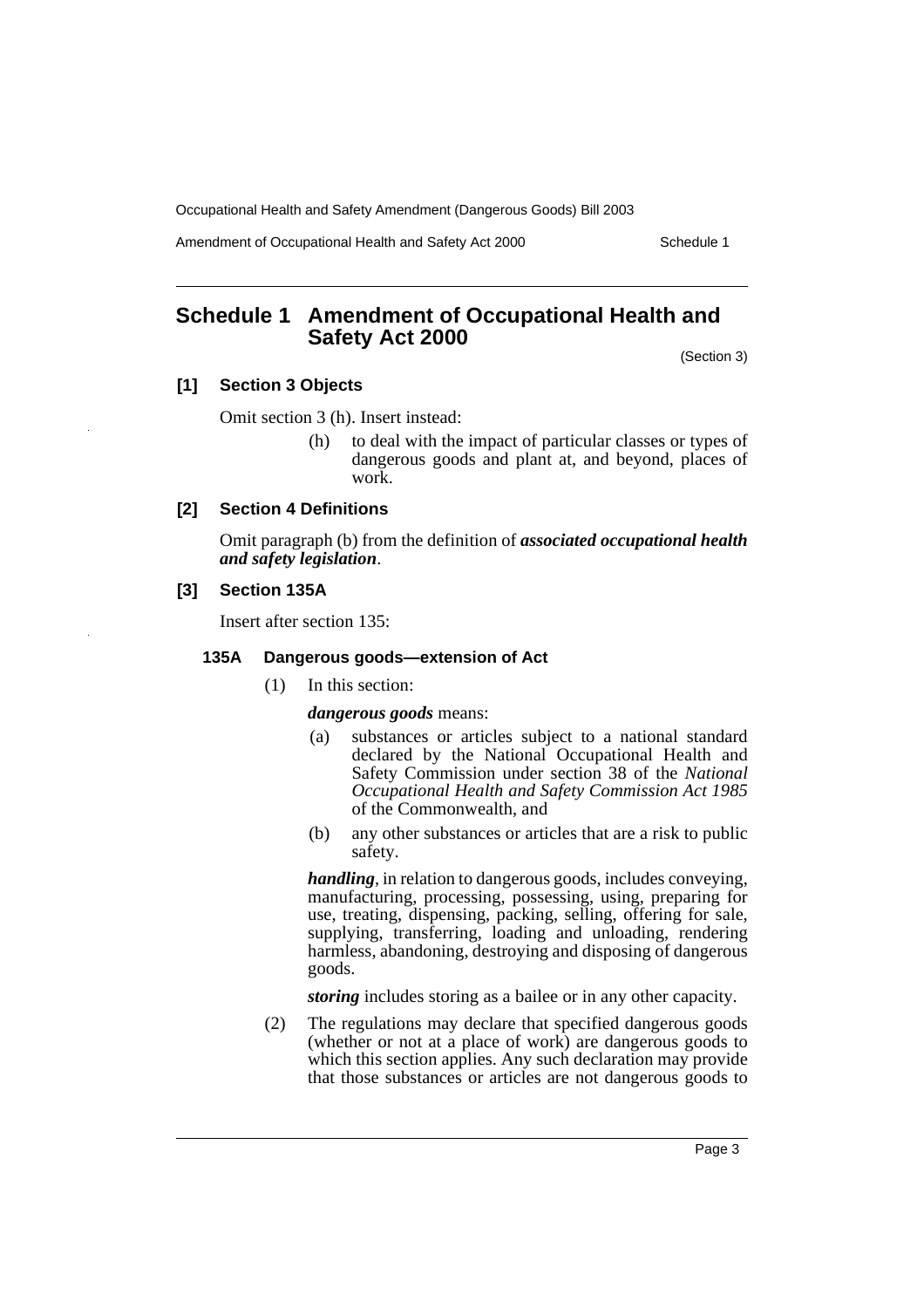Schedule 1 Amendment of Occupational Health and Safety Act 2000

which this section applies at premises that are not a place of work unless the quantity of those goods at those premises exceeds a minimum quantity prescribed by the regulations.

- (3) The following provisions of this Act extend to dangerous goods to which this section applies even though the goods are not at a place of work or are not for use at work:
	- (a) Division 4 (Ancillary provisions) of Part 2,
	- (b) Part 3 (Regulations) and Part 4 (Industry codes of practice),
	- (c) Divisions 1, 2 and 4 of Part 5 (Investigations) and Part 6 (Investigation, improvement and prohibition notices).
- (4) For the purposes of the application of those provisions:
	- (a) a reference to work includes a reference to storing or handling dangerous goods to which this section applies, and
	- (b) a reference to a place of work includes a reference to the premises at or in which the dangerous goods to which this section applies are stored or handled, and
	- (c) a reference to occupational health and safety (however expressed) includes a reference to public health and safety.
- (5) This section does not affect the application of this Act to dangerous goods apart from the operation of this section.

#### **[4] Schedule 3 Savings, transitional and other provisions**

Insert at the end of clause 1 (1):

*Occupational Health and Safety Amendment (Dangerous Goods) Act 2003*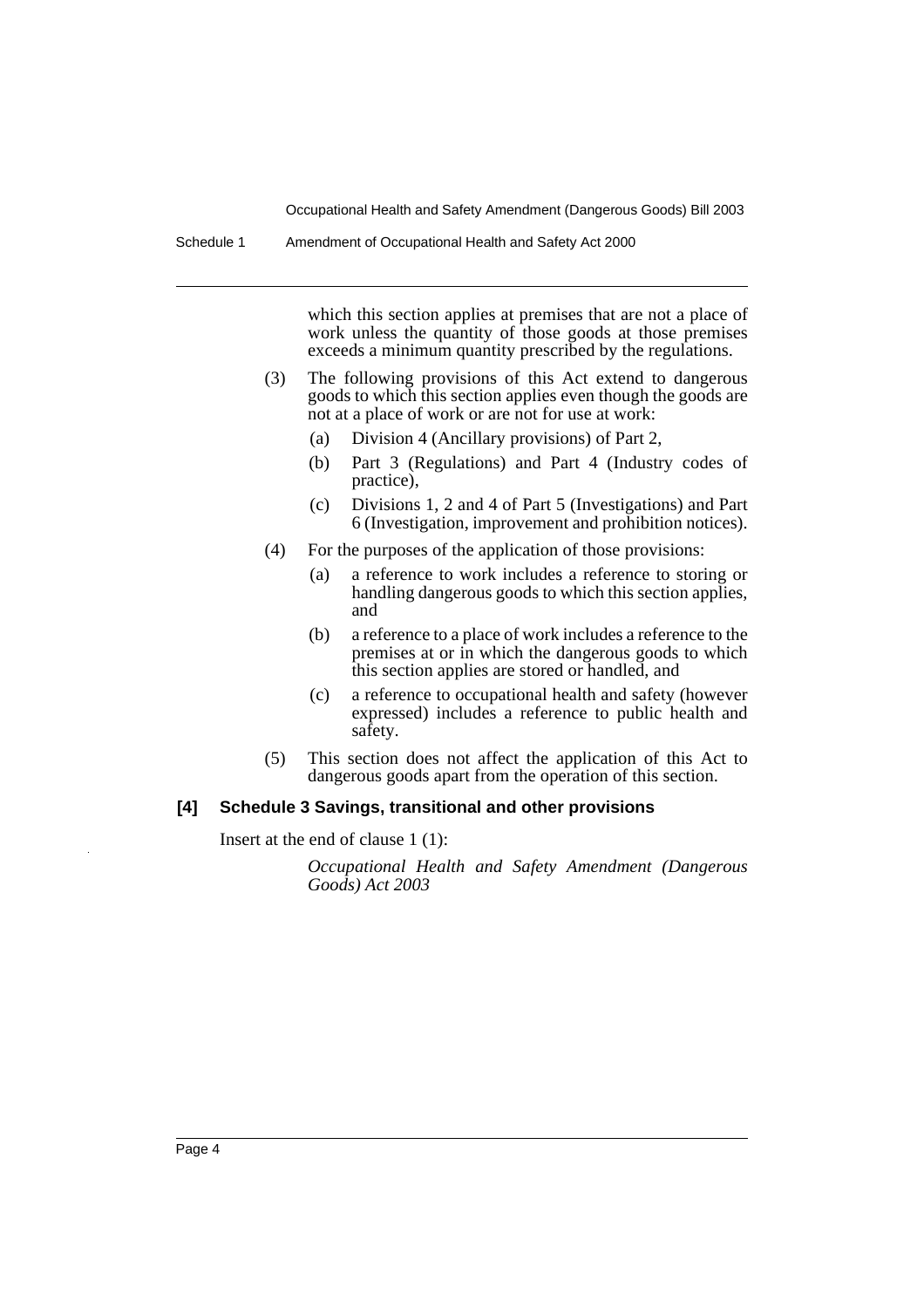Amendment of Acts and instruments Schedule 2

# <span id="page-5-0"></span>**Schedule 2 Amendment of Acts and instruments**

(Section 5)

# **2.1 Clean Waters Regulations 1972**

### **Regulation 2 Definitions**

Omit the definition of *dangerous goods* in Regulation 2 (1).

Insert instead:

*dangerous goods* has the same meaning as in the *Road and Rail Transport (Dangerous Goods) Act 1997*.

# **2.2 Coal Mines (General) Regulation 1999**

### **Clause 39 Identification of pipelines**

Omit "*Dangerous Goods Act 1975*".

Insert instead "*Road and Rail Transport (Dangerous Goods) Act 1997*".

# **2.3 Commercial Vessels (Certificates of Competency and Safety Manning) Regulation 1986**

### **Clause 4 Definitions**

Omit the definition of *dangerous goods* in clause 4 (1).

Insert instead:

*dangerous goods* has the same meaning as in the *Road and Rail Transport (Dangerous Goods) Act 1997*.

# **2.4 Dangerous Goods (Gas Installations) Regulation 1998**

**[1] Clause 5 Liquefied petroleum gas and natural gas prescribed as dangerous goods**

Omit the clause.

### **[2] Clause 6 Regulation not to apply to certain gas installations**

Omit "under the *Gas Supply Act 1996*" from clause 6 (a).

### **[3] Dictionary**

Omit "the *Dangerous Goods Act 1975*" from the definition of *the Act*. Insert instead "the *Gas Supply Act 1996*".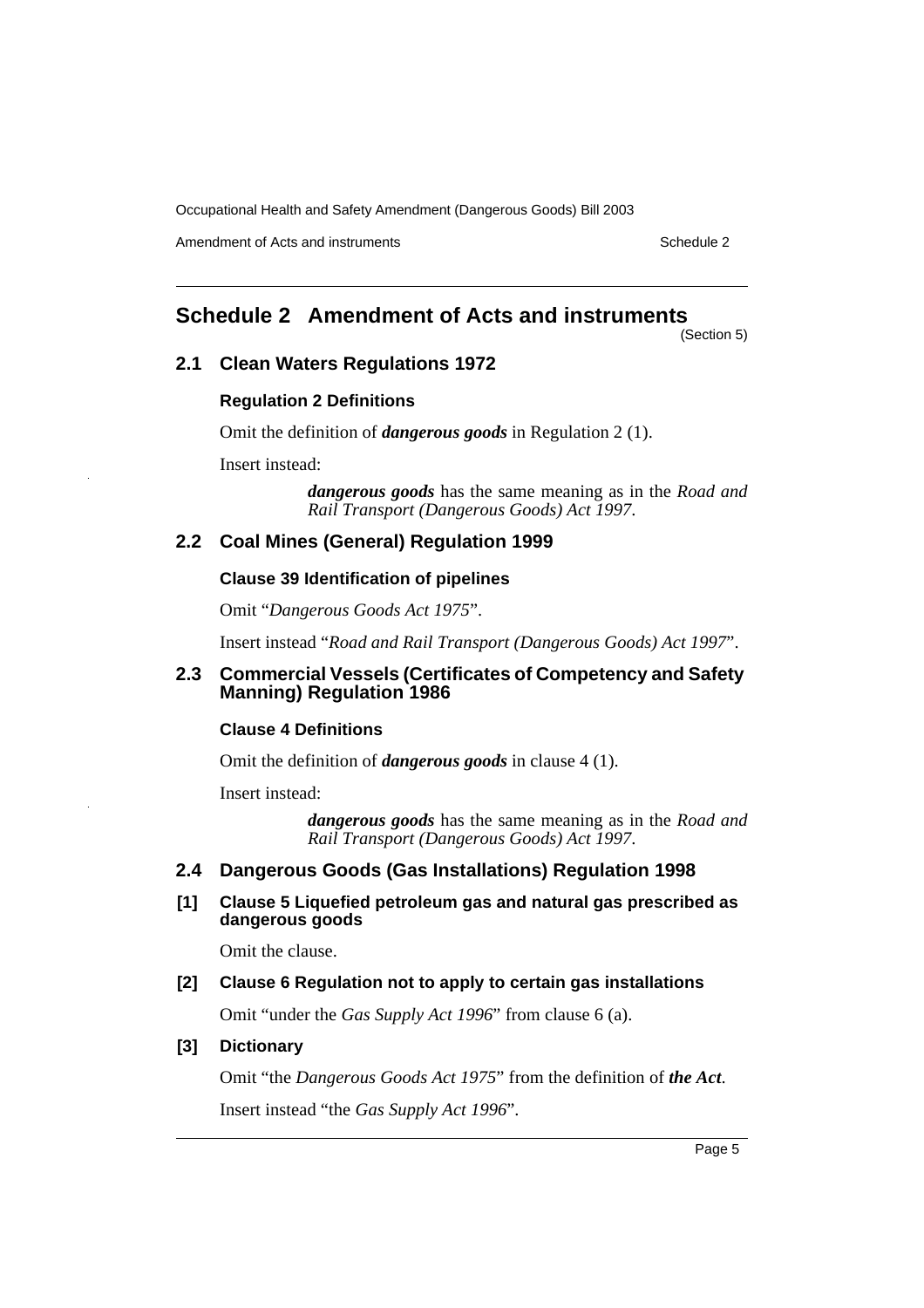Schedule 2 Amendment of Acts and instruments

# **2.5 Fair Trading Act 1987 No 68**

### **[1] Schedule 1 Paramount legislation**

Omit "*Dangerous Goods Act 1975*".

# **[2] Schedule 1**

Insert in alphabetical order "*Explosives Act 2003*".

**[3] Schedule 2 Acts prohibiting or regulating the supply of goods** Omit "*Dangerous Goods Act 1975*".

# **[4] Schedule 2**

Insert in alphabetical order "*Explosives Act 2003*".

# **2.6 Fines Act 1996 No 99**

# **[1] Schedule 1 Statutory provisions under which penalty notices issued**

Omit "*Dangerous Goods Act 1975*, section 43A".

### **[2] Schedule 1**

Insert in appropriate order "*Explosives Act 2003*, section 34".

# **2.7 Firearms Act 1996 No 46**

### **Section 4 Definitions**

Omit "*Dangerous Goods Act 1975*" from the definition of *explosive* in section  $4(1)$ .

Insert instead "*Explosives Act 2003*".

### **2.8 Firearms (General) Regulation 1997**

### **Clause 108 Exemption relating to officers and employees of certain government agencies**

Omit "*Dangerous Goods Act 1975*" from clause 108 (1).

Insert instead "*Explosives Act 2003*".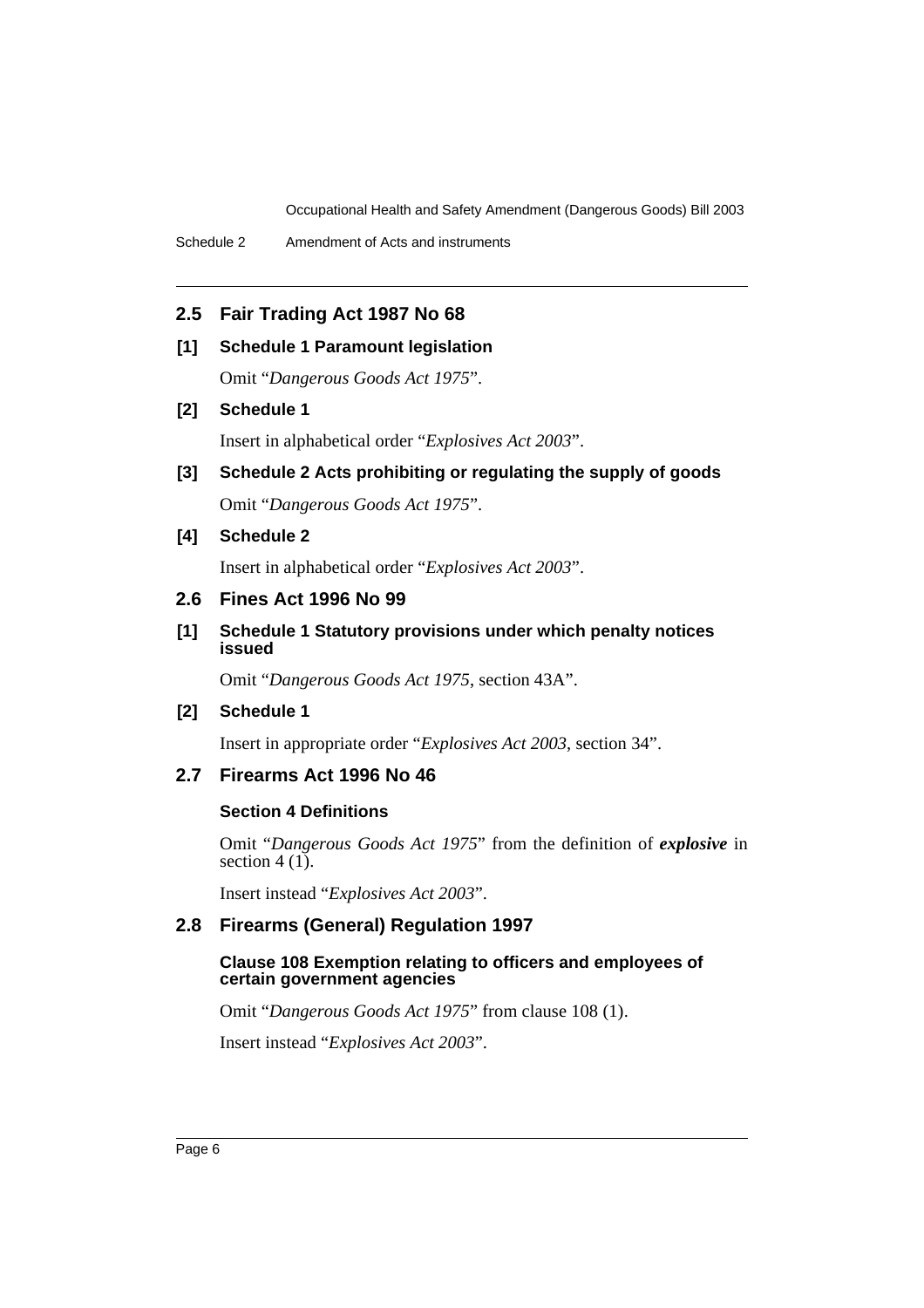Amendment of Acts and instruments Schedule 2

# **2.9 Freedom of Information Regulation 2000**

# **Schedule 4 Public offices**

Omit the matter relating to the Chief Inspector of Dangerous Goods from Part 2.

# **2.10 Gas Supply Act 1996 No 38**

# **[1] Section 77 Inspectors**

Omit "administering section 31 of the *Dangerous Goods Act 1975*" from section 77 (1).

# **[2] Section 83 Regulations**

Insert after section 83 (2) (g):

(g1) autogas installations and the carrying out of autogas work.

# **[3] Schedule 2 Savings, transitional and other provisions**

Insert at the end of the Schedule with appropriate Part and clause numbers:

# **Part Provisions consequent on enactment of Occupational Health and Safety Amendment (Dangerous Goods) Act 2003**

# **Saving of regulation**

- (1) The *Dangerous Goods (Gas Installations) Regulation 1998* is taken to be a regulation made under this Act.
- (2) For the purposes of Part 3 of the *Subordinate Legislation Act 1989*, the *Dangerous Goods (Gas Installations) Regulation 1998* is taken to have been published on the commencement of this clause.

# **Saving of appointment of inspectors**

A person appointed as an inspector under section 77 (1) of this Act and holding office as such immediately before the amendment of that section by the *Occupational Health and Safety Amendment (Dangerous Goods) Act 2003* is taken to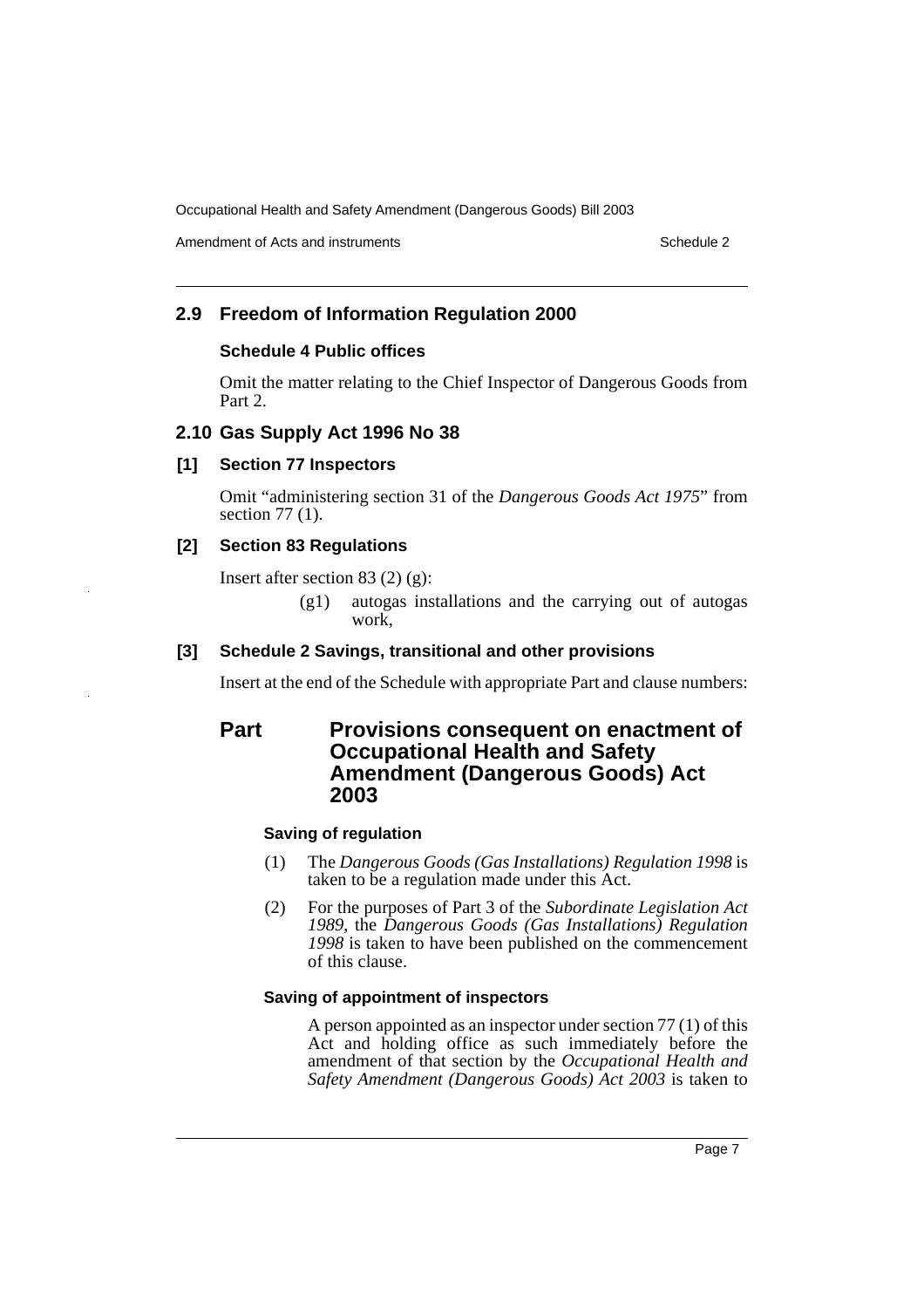Schedule 2 Amendment of Acts and instruments

have been appointed to that office under that section as so amended.

### **[4] Dictionary**

Insert in appropriate order:

*autogas installation* means a system of pipes and associated equipment that forms part of a vehicle, vessel or machine and that is designed to convey liquefied petroleum gas or natural gas to an internal combustion engine that is installed in, or forms part of, the vehicle, vessel or machine.

*autogas work* means work involved in:

- (a) the installation, alteration, extension or repair of an autogas installation, or
- (b) the connection of a gas cylinder to, or the disconnection of a gas cylinder from, an autogas installation.

# **2.11 Home Building Act 1989 No 147**

# **Section 135 Proceedings for certain offences under other Acts**

Omit section 135 (a).

# **2.12 Home Building Regulation 1997**

# **Clause 9 "Relevant law" regulating gasfitting or plumbing work**

Omit "*Dangerous Goods Act 1975* (gas cylinders)" and "*Dangerous Goods Regulation 1978*" from clause 9 (a).

# **2.13 Law Enforcement (Powers and Responsibilities) Act 2002 No 103**

### **Schedule 2 Search warrants under other Acts**

Omit "*Dangerous Goods Act 1975*, section 42".

# **2.14 Licensing and Registration (Uniform Procedures) Act 2002 No 28**

### **[1] Schedule 1 Licences to which Part 2 of Act applies**

Omit all the matter relating to the *Dangerous Goods Act 1975* and the *Dangerous Goods (General) Regulation 1999*.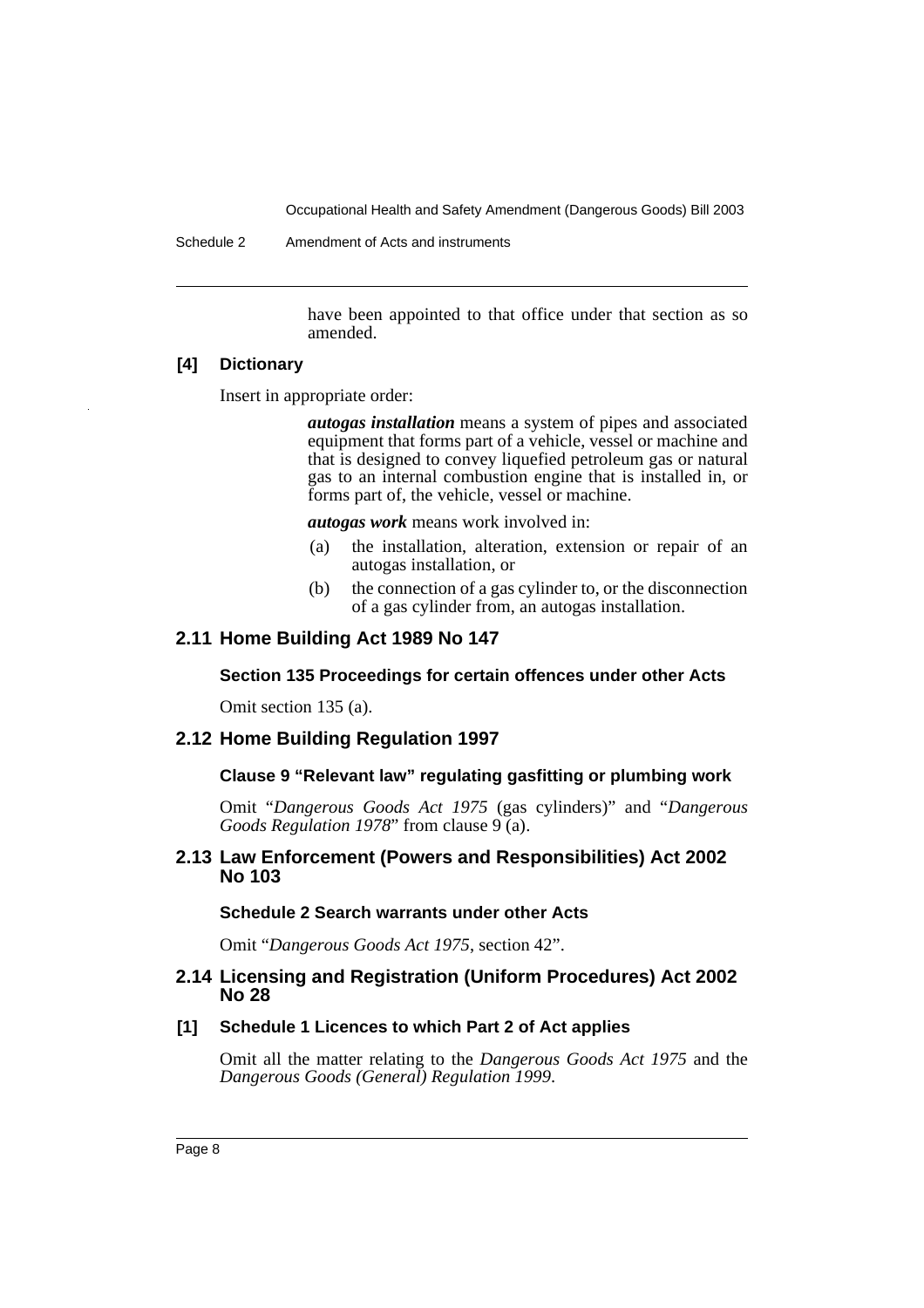Amendment of Acts and instruments Schedule 2

# **[2] Schedule 1**

Insert in appropriate order:

# **Explosives Act 2003**

section 11, explosives licence

# **2.15 Maritime Services Act 1935 No 47**

# **Section 38 Regulations**

Omit the definition of *dangerous goods* in section 38 (4).

Insert instead:

*dangerous goods* has the same meaning as in the *Road and Rail Transport (Dangerous Goods) Act 1997*.

# **2.16 Mines Inspection General Rule 2000**

### **[1] Clause 60 Manufacture of explosives**

Omit "*Dangerous Goods Act 1975*" from clause 60 (2).

Insert instead "*Explosives Act 2003*".

### **[2] Clause 61 Storage of explosives**

Omit "licensed under the *Dangerous Goods Act 1975*" from clause 61 (1) (a).

Insert instead "in accordance with a licence under the *Explosives Act 2003*".

# **2.17 National Parks and Wildlife Act 1974 No 80**

# **Section 5 Definitions**

Omit "*Dangerous Goods Act 1975*" from the definition of *explosive* in section  $5(1)$ .

Insert instead "*Explosives Act 2003*".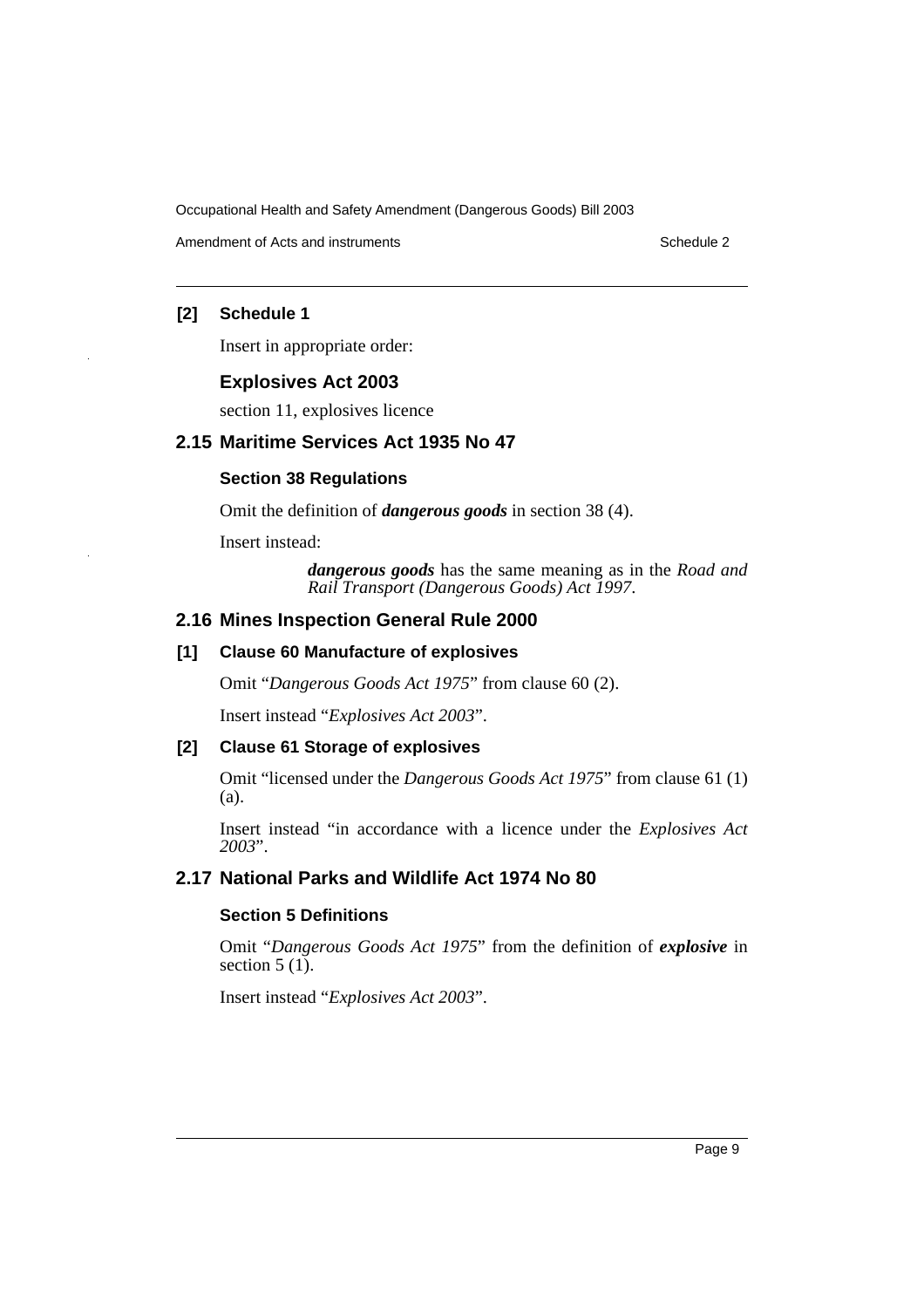# **2.18 Pipelines Act 1967 No 90**

### **Section 5 Application of Act**

Omit "the *Dangerous Goods Act 1975*" from section 5 (1) (e).

Insert instead "the *Road and Rail Transport (Dangerous Goods) Act 1997*".

# **2.19 Road Transport (Safety and Traffic Management) Act 1999 No 20**

# **[1] Section 8 Interpretation**

Omit "the *Dangerous Goods Act 1975* or" from section 8 (3) (g) (i).

### **[2] Section 59 Definitions**

Omit "the *Dangerous Goods Act 1975*, or" from the definition of *prescribed officer* in section 59 (1).

Insert instead "the *Explosives Act 2003* or the *Occupational Health and Safety Act 2000*, or".

### **[3] Section 60 Application of this Division**

Omit "the *Dangerous Goods Act 1975* or" from section 60 (1) (b).

### **2.20 Road Transport (Safety and Traffic Management) (Road Rules) Regulation 1999**

# **[1] Clause 59 Carriage of dangerous goods**

Omit "the *Dangerous Goods Act 1975* or" from the definition of *dangerous goods* in clause 59 (1).

### **[2] Dictionary**

Omit "the *Dangerous Goods Act 1975* or" from the definition of *dangerous goods* in Part 2.

# **2.21 Road Transport (Vehicle Registration) Regulation 1998**

### **[1] Clause 64 Proprietor's authorities**

Omit "and a licence under the *Dangerous Goods Act 1975*" from clause 64 (3).